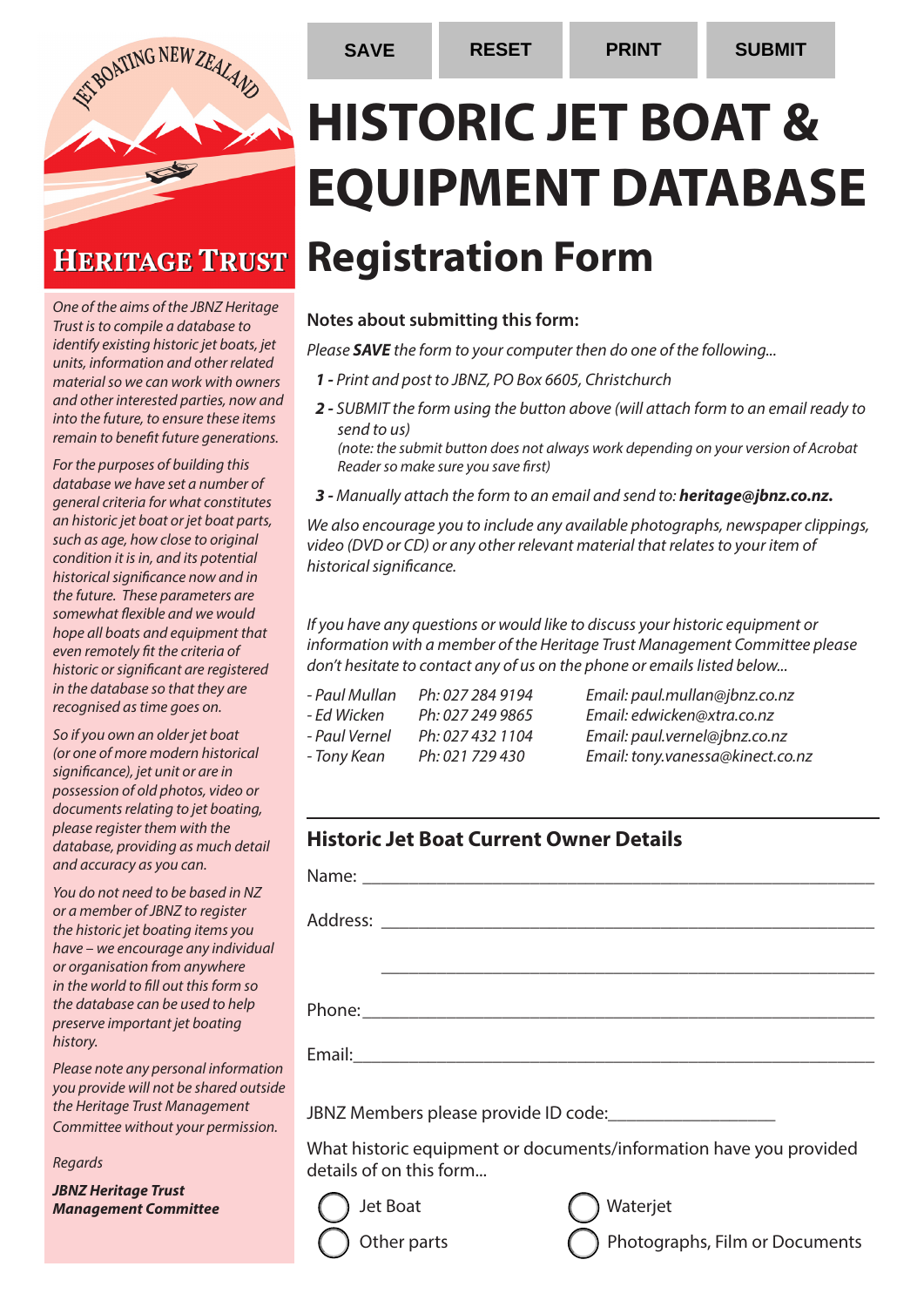#### **Jet Boat Details**

| Year of Manufacture: Lawrence and Contractor Contractor Contractor Contractor Contractor Contractor Contractor                                                                                                                                                                                                                                                                                                                                                                                                                                                                                                                                         | Estimated<br>Exact |
|--------------------------------------------------------------------------------------------------------------------------------------------------------------------------------------------------------------------------------------------------------------------------------------------------------------------------------------------------------------------------------------------------------------------------------------------------------------------------------------------------------------------------------------------------------------------------------------------------------------------------------------------------------|--------------------|
| Name of Builder: Name of Builder:                                                                                                                                                                                                                                                                                                                                                                                                                                                                                                                                                                                                                      |                    |
|                                                                                                                                                                                                                                                                                                                                                                                                                                                                                                                                                                                                                                                        |                    |
|                                                                                                                                                                                                                                                                                                                                                                                                                                                                                                                                                                                                                                                        |                    |
|                                                                                                                                                                                                                                                                                                                                                                                                                                                                                                                                                                                                                                                        |                    |
|                                                                                                                                                                                                                                                                                                                                                                                                                                                                                                                                                                                                                                                        |                    |
| Is this the boat's original waterjet unit? $($ $)$ Yes<br>$( )$ No                                                                                                                                                                                                                                                                                                                                                                                                                                                                                                                                                                                     | ◯ Don't know       |
|                                                                                                                                                                                                                                                                                                                                                                                                                                                                                                                                                                                                                                                        | ) Yes              |
| Condition of Jet Boat (please tick most appropriate option)<br>Excellent (like new - hardly used - very well looked after - or restored to as new condition)<br>Good (appropriate condition for its age - well cared for but used)<br>Poor (sub standard condition for its age - not well cared for and well used)<br>It's a wreck (poor condition for its age - badly cared for - high use - damaged - neglected)<br>Is this jet boat in the process of being restored or restoration is planned?<br>Is this jet boat able to run and be used today?<br>Yes<br>If No, please provide a brief description of what is wrong with it or what is missing: | Yes<br>No<br>) No  |
| Would you class this boat as<br>Historic (manufactured pre-1975, original equipment maintained)<br>Classic (new or rebuilt based on original pre-1975 design with equipment of the era)<br>Hybrid (mix of original pre-1975 hull with non-standard or out of era equipment)                                                                                                                                                                                                                                                                                                                                                                            |                    |

Significant (doesn't fit the above categories but has some historical significance)

Previous owners (if known) and their years of ownership:

Please provide any additional information about this boat's history that you may know including modifications that have been made to it, restoration work carried out etc: *(Continue on next page if necessary.)*

 $\_$  , and the contribution of the contribution of the contribution of the contribution of the contribution of  $\mathcal{L}_\text{max}$ 

 $\_$  ,  $\_$  ,  $\_$  ,  $\_$  ,  $\_$  ,  $\_$  ,  $\_$  ,  $\_$  ,  $\_$  ,  $\_$  ,  $\_$  ,  $\_$  ,  $\_$  ,  $\_$  ,  $\_$  ,  $\_$  ,  $\_$  ,  $\_$  ,  $\_$  ,  $\_$  ,  $\_$  ,  $\_$  ,  $\_$  ,  $\_$  ,  $\_$  ,  $\_$  ,  $\_$  ,  $\_$  ,  $\_$  ,  $\_$  ,  $\_$  ,  $\_$  ,  $\_$  ,  $\_$  ,  $\_$  ,  $\_$  ,  $\_$  ,

*If you have any documents, articles etc about this jet boat we'd appreciate if you could include a copy when you return this form (scanned and emailed or even a photograph on a phone emailed could suffice).*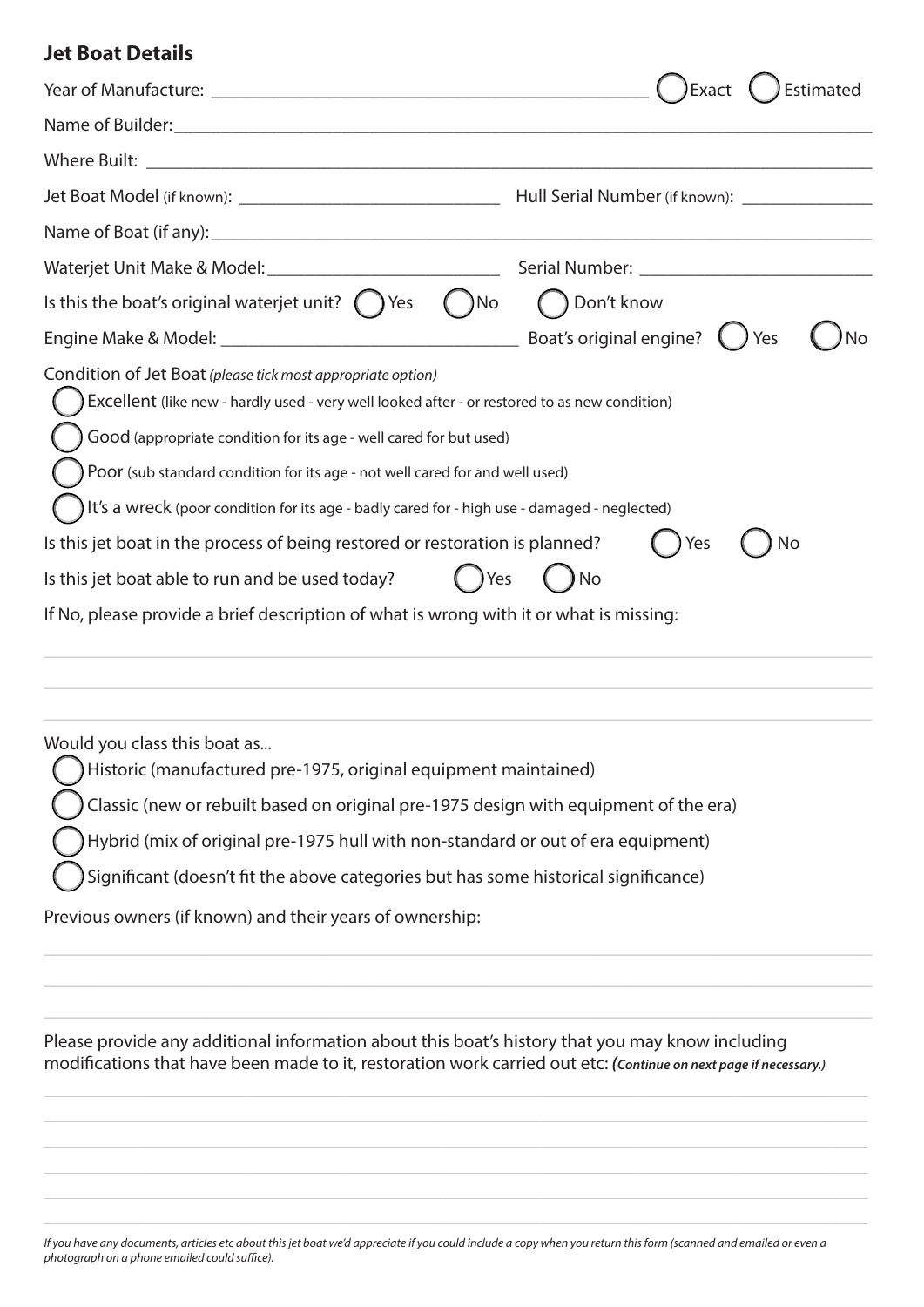|  |  | <b>Additional Jet Boat information</b> (Continued from previous page): |
|--|--|------------------------------------------------------------------------|
|--|--|------------------------------------------------------------------------|